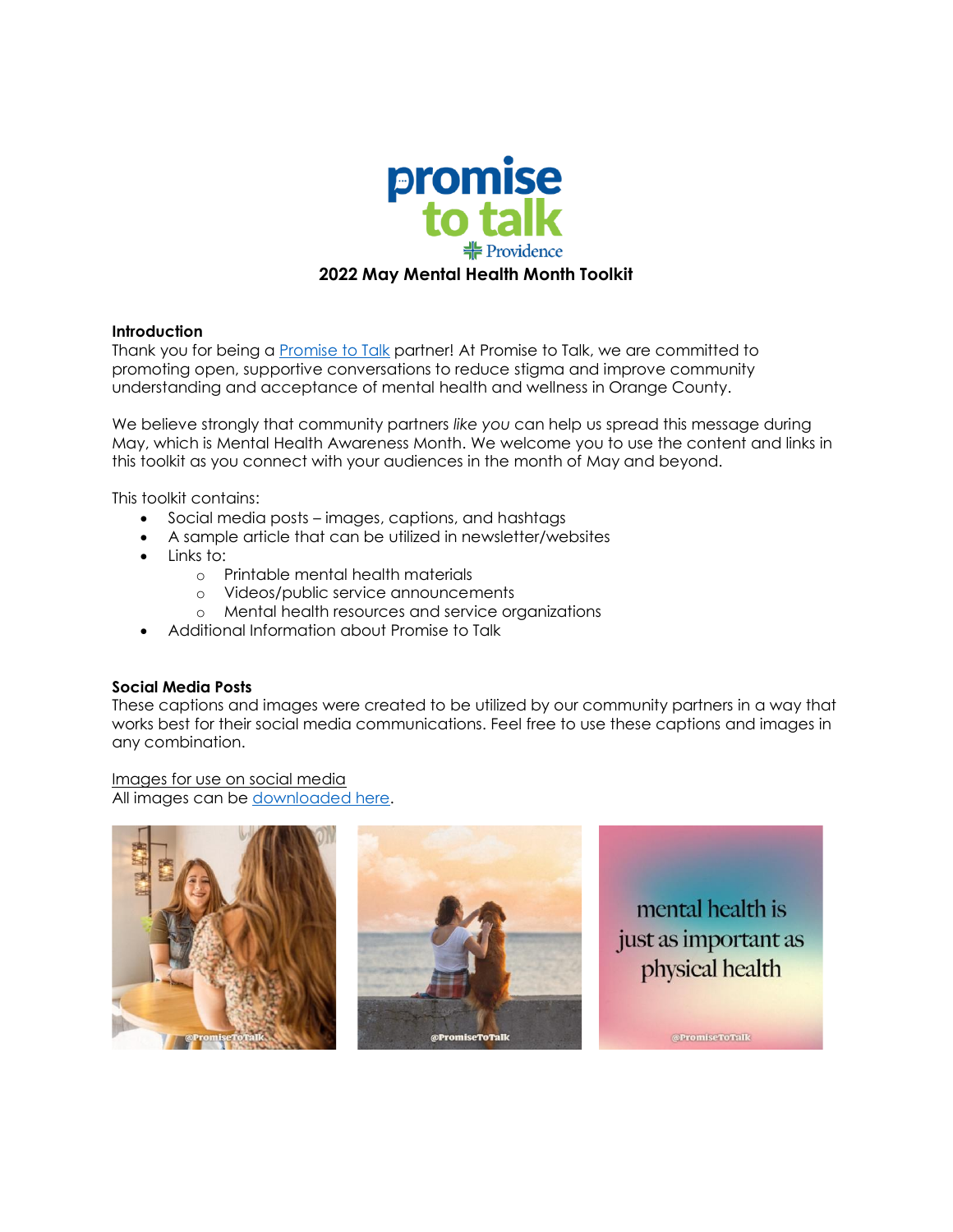

### Social Media Captions

Check-in with a friend, family member or colleague today. Open and supportive conversations can go a long way in creating a #StigmaFree environment where people can share their thoughts. #MayMentalHeathMonth #PromiseToTalk

May is Mental Health Awareness Month! Creating a #StigmaFreeOC starts with supportive environments where our friends, family, and neighbors can talk openly about how they are feeling. #MayMentalHeathMonth #PromiseToTalk

Keep in touch with your loved ones. Connecting with those we care about is one of the best ways to feel supported and accepted for who we are. Call, text, or FaceTime a pal, today! #MayMentalHeathMonth #PromiseToTalk

Our mental health and physical well-being are linked! Which is why it's so important that we take care of our minds and bodies equally. Visit PromiseToTalk.org for helpful mental health resources. #MayMentalHeathMonth #PromiseToTalk

Sharing our feelings and concerns encourages others to do the same! Normalize mental health conversations and reduce stigma by speaking openly with those you trust. #MayMentalHeathMonth #PromiseToTalk

It's easy to share how we're feeling when good things are happening. But it's just as important to share when we are feeling sad, angry, or stressed. Expressing your emotions through conversation with a loved one or mental health professional can help you maintain your mental wellness. #MayMentalHeathMonth #PromiseToTalk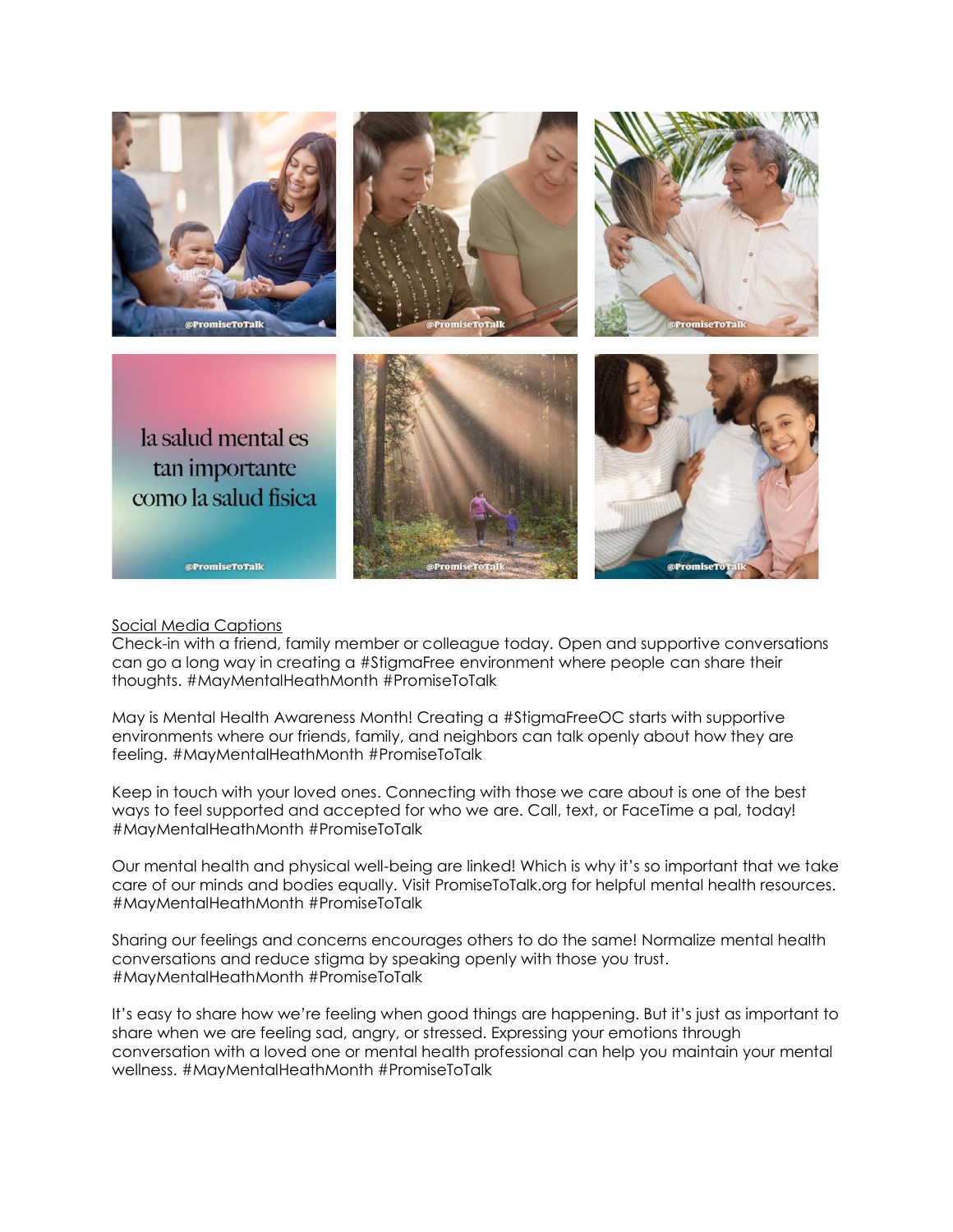Important reminder during #MentalHealthAwarenessMonth: If you or someone you love is in search of mental health support visit PromiseToTalk.org for resources and information on low-cost services in Orange County. #MayMentalHeathMonth #PromiseToTalk

Seeking mental health resources and services is a sign of strength! Taking care of your #MentalHealth is brave and can help you live a more peaceful and healthy life. #MayMentalHeathMonth #PromiseToTalk

#### Spanish Social Media Captions

*¡Nuestra salud mental y nuestro bienestar físico están estrechamente relacionados! Por eso es tan importante que cuidemos nuestra mente y nuestro cuerpo. Visite PromiseToTalk.org para obtener recursos útiles sobre salud mental. #PromisetoTalk #SaludMental*

*¡Utilizar recursos y servicios de salud mental es una señal de fortaleza! Cuidar tu #SaludMental es valiente y puede ayudarte a vivir una vida más tranquila y saludable. #PromisetoTalk #SaludMental*

*A veces, nuestros sentimientos nos hacen sentir que somos los únicos que luchan. Las emociones como la tristeza y la ansiedad son muy comunes. ¡No está solo! #PromisetoTalk #SaludMental*

*¡Mayo es el Mes de la Concientización sobre la Salud Mental! La reducción del estigma en Orange County comienza cuando creamos entornos de apoyo donde nuestros amigos y familiares pueden hablar cómodamente sobre cómo se sienten. #PromisetoTalk #SaludMental*

Es fácil compartir cómo nos sentimos cuando suceden cosas buenas en nuestras vidas. Pero es igual de importante compartir cuando nos sentimos tristes, enojados o estresados. Expresar sus emociones a través de una conversación con un ser querido o un profesional de la salud mental puede ayudarle a mantener su bienestar. *#PromisetoTalk #SaludMental*

*Recordatorio importante durante el Mes de Concientización sobre la Salud Mental: Si usted o un ser querido está buscando apoyo para la salud mental, visite PromiseToTalk.org para recursos e información sobre servicios de bajo costo en Orange County. #PromisetoTalk #SaludMental*

### **Sample Newsletter Article**

This article can be used in an organization's newsletter, blog posts, website, etc.

### *May is Mental Health Awareness Month*

Nearly 1 in 5 Americans are living with mental illness, including adults, teens, and even children. During the month of May, mental health organizations across the country work to raise awareness and acceptance for mental health. With such a large number of people affected by mental illness, it is up to all of us to do our part to create supportive, stigma-free communities. Want to know the easiest way to help make OC #StigmaFree? Talk about how you are feeling! When we openly share our emotions with family, friends, and colleagues we give our mental health a big boost. In addition to feeling better ourselves, we help develop stronger relationships with our loved ones allowing them to share their stories and be heard. The conversations don't have to be lengthy or awkward to have an impact, a short chat can do wonders. Not sure how to get the conversation started? Visit [PromisetoTalk.org](https://www.promisetotalk.org/_files/ugd/dba8ab_5b5a4641dc774ddd8dcba299bc91ab81.pdf) to learn how.

#### **Printable Materials**

- Mental Health Fact Sheet: [English](https://www.promisetotalk.org/_files/ugd/458700_f910d471c7c64836a19ef567b21853ba.pdf) | [Spanish](https://www.promisetotalk.org/_files/ugd/458700_ccd1743523c845dbbe157bec9b0cfb69.pdf) | [Vietnamese](https://www.promisetotalk.org/_files/ugd/dba8ab_69723fb240254ab081ef30da66a98fdf.pdf)
- How to Start Conversations: [English](https://www.promisetotalk.org/_files/ugd/dba8ab_5b5a4641dc774ddd8dcba299bc91ab81.pdf) | [Spanish](https://www.promisetotalk.org/_files/ugd/dba8ab_e758ddb51a694474adf2d6f166478271.pdf) | [Vietnamese](https://www.promisetotalk.org/_files/ugd/dba8ab_b0b1697b9173431988cc2bae5e871ea2.pdf)